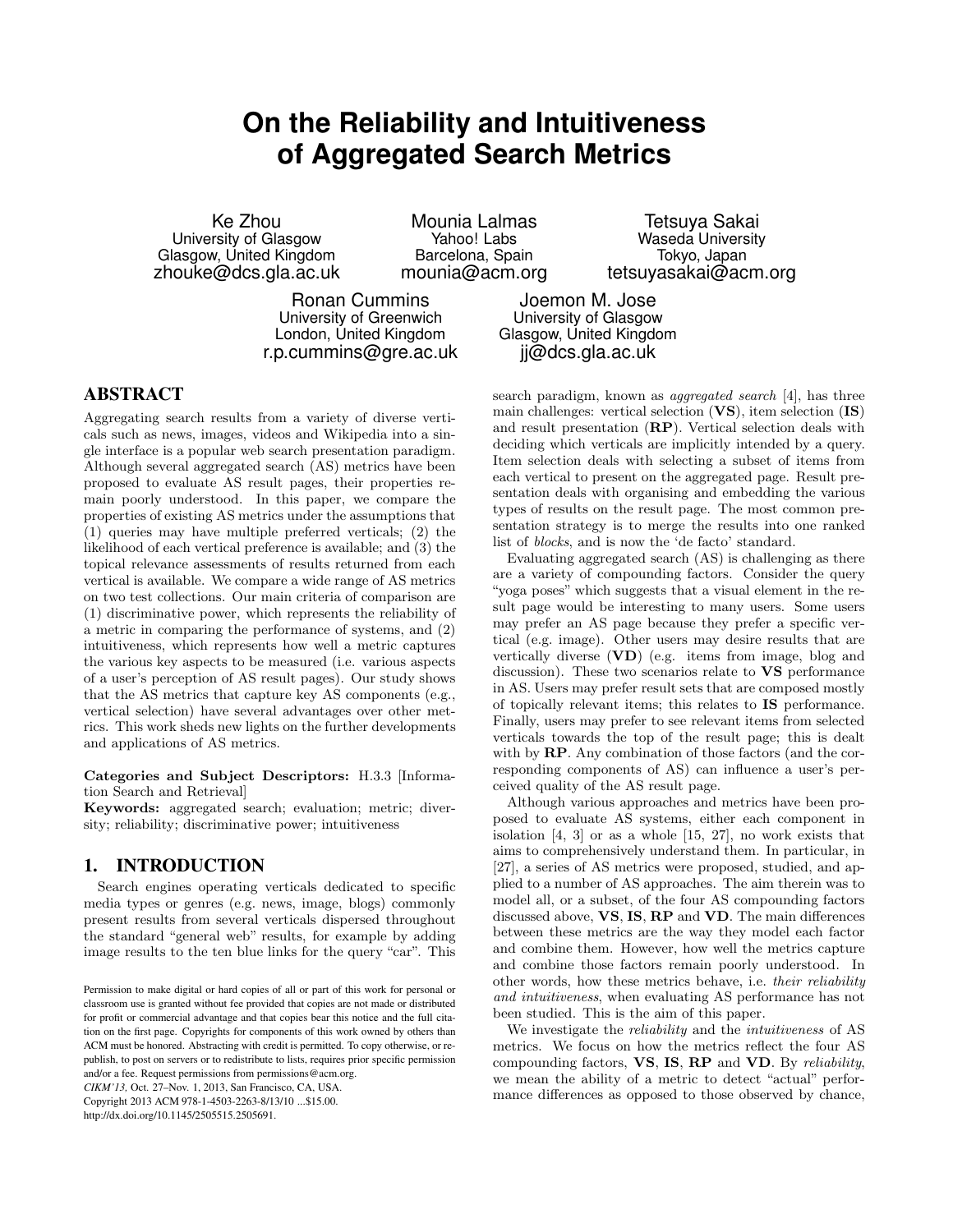and by intuitiveness, we mean the ability to capture any property deemed important in a metric. In this paper, reliability is measured using discriminative power [17]. We use the randomised Tukey's Honestly Significant Differences test [7] because, as shown by [21], this test is less likely to find significant differences that are not "actual". For intuitiveness, we quantitatively measure the preference agreements using the concordance [21] of a given AS metric with a "basic" single-component metric for each of the four AS factors. Finally, to gain further understanding, we examine AS metrics' ability to capture the combination of key components.

The contribution of our work is three-fold: (a) Our work is the first endeavour to study the reliability and intuitiveness of AS metrics; (b) We present an examination of an extensive set of metrics, including a comprehensive set of adapted diversity metrics; and (c) We use two AS test collections to carry out our investigation.

Section 2 discusses previous work. We describe the metrics investigated in this study in Section 3, which also contains the description of our "meta-evaluation" methodology. Details of the test collections and experimental setup are provided in Section 4. Section 5 reports our experimental results. We conclude and discuss future work in Section 6.

## 2. PREVIOUS WORK

Section 2.1 reviews both traditional and diversity metrics used in IR. Section 2.2 provides an overview of existing work on evaluating AS, either by measuring the performance of key components in isolation or as a whole. Finally, Section 2.3 summarises methodologies that have been used to compare metrics.

## 2.1 IR Metrics

#### *2.1.1 Traditional Metrics*

Traditional IR evaluation is based on topical relevance,  $qrel(q, d)$ , between a query q and a document d. Traditional IR metrics ignore the document type (e.g. vertical) and measure the quality of a ranked list  $l$  by modelling the gain  $G@l$ of a user reading all documents in that list l. For instance,  $P@k$  assumes that after reading the top k results in l, a user's gain G@k solely depends on the number of relevant documents within the top  $k$  results.

Although this metric is simple and widely used, it does not take into account the ranking position, and furthermore, assumes that relevance is a binary judgement. To incorporate graded relevance and to take a more fine-grained user model into account,  $nDCG@l$  was proposed [11]. By diminishing the impact of lower ranked relevant documents,  $nDCG@l$ measures the performance of  $l$  by cumulating the diminished gain for each position r. A function  $g(r)$  is defined to measure the gain of reading a document. The more relevant the document is, the higher the gain to the user. Finally, the metric score is normalized by an ideal ranked list  $l^*$ , obtained by ranking all relevant documents in descending order of their relevance.

$$
nDCG@l = \frac{\sum_{r=1}^{l} g(r)/\log(r+1)}{\sum_{r=1}^{l^*} g^*(r)/\log(r+1)}
$$
(1)

Other metrics have been proposed (e.g. RBP [13], ERR  $[8]$ ; the major difference between  $nDCG$  and them is the assumed user model and how  $g(r)$  is defined.

#### *2.1.2 Diversity Metrics*

To consider rewarding topical diversity in ranked lists, a set of diversity metrics have been proposed recently; these include  $\alpha$ -nDCG [9], IA-nDCG [1] and D#-nDCG [16].  $\alpha$  $nDCG$  extends  $nDCG$  to account for diversity by discounting the gains that accrue according to the intent (subtopic) previously encountered in the ranked list. The noveltybiased gain  $NG(r)$  is defined as:

$$
NG(r) = \sum_{i} J_i(r)(1-\alpha)^{C_i(r-1)}
$$
 (2)

where  $J_i(r) = 1$  if a document at rank r is relevant to the  $i^{th}$ intent and 0 otherwise;  $C_i(r) = \sum_{k=1}^r J_i(k)$  is the number of documents observed within the top  $r$  results that contained the  $i^{th}$  intent. The strength of the novelty-biased discount is controlled by  $\alpha$ .

Agrawal et al. [1] apply a traditional measure to each subtopic independently and then combined each value to give the expected value of the measure across all intents. This assumes that for a query  $q$  with several intents  $i$ , the probability of each intent  $P(i|q)$  is available. For example,  $nDCG$  for a given intent i  $(nDCG_i)$  is computed first, and then the intent-aware  $IA-nDCG$  is computed as:

$$
IA \text{-} nDCG@l = \sum_{i} P(i|q) nDCG_i@l \tag{3}
$$

D-nDCG [16], by analogy to  $g(r)$  within nDCG, calculates a global gain  $GG(r)$  at rank r given various intents:

$$
GG(r) = \sum_{i} P(i|q)g_i(r)
$$
 (4)

 $g_i(r)$  is the gain value for a document at rank r for intent i. Intent recall I-rec [24], i.e. number of intents covered by a ranked list, can be boosted with the following measure:

$$
D\# \text{-}nDCG@l = \gamma I \text{-}rec + (1 - \gamma)D \text{-}nDCG@l \tag{5}
$$

 $\gamma$  controls the trade-off between relevance and diversity.

These metrics were proposed to evaluate the diversity of ranked lists over subtopics, and have been recently adapted to measure AS performance [27]. We discuss these adaptations next.

## 2.2 AS Metrics

Current AS metrics measure either each AS component (VS, IS, RP) in isolation or as a whole. An AS page P is composed of a set of blocks  $\{B_1, B_2, ... B_n\}$ , where each block  $B_i$  consists of a set of items  $\{I_{i1}, I_{i2}, ... I_{im}\}$ . An item can be a "general web" page or a vertical result.

Vertical selection  $(VS)$  has been studied in [4, 12, 26, 28], where the aim is to measure the quality of the set of selected verticals, compared with an annotated set obtained by collecting manual labels from assessors [4, 26, 28] or derived from user interaction data [12]. The quality is mostly evaluated with standard measures of precision, recall and fmeasure [4, 26] using a binary annotated set. Recently, risk has also been incorporated into risk-aware VS metrics [28].

Recent attempts to evaluate the utility of the whole AS page [3, 15, 27] consider the four key factors VS, VD, IS, RP together. For example, [15] evaluate the utility of a page based on a user engagement metric (CTR) when user interaction data is available. Others [5] evaluate the utility of the page by asking annotators to make assessments based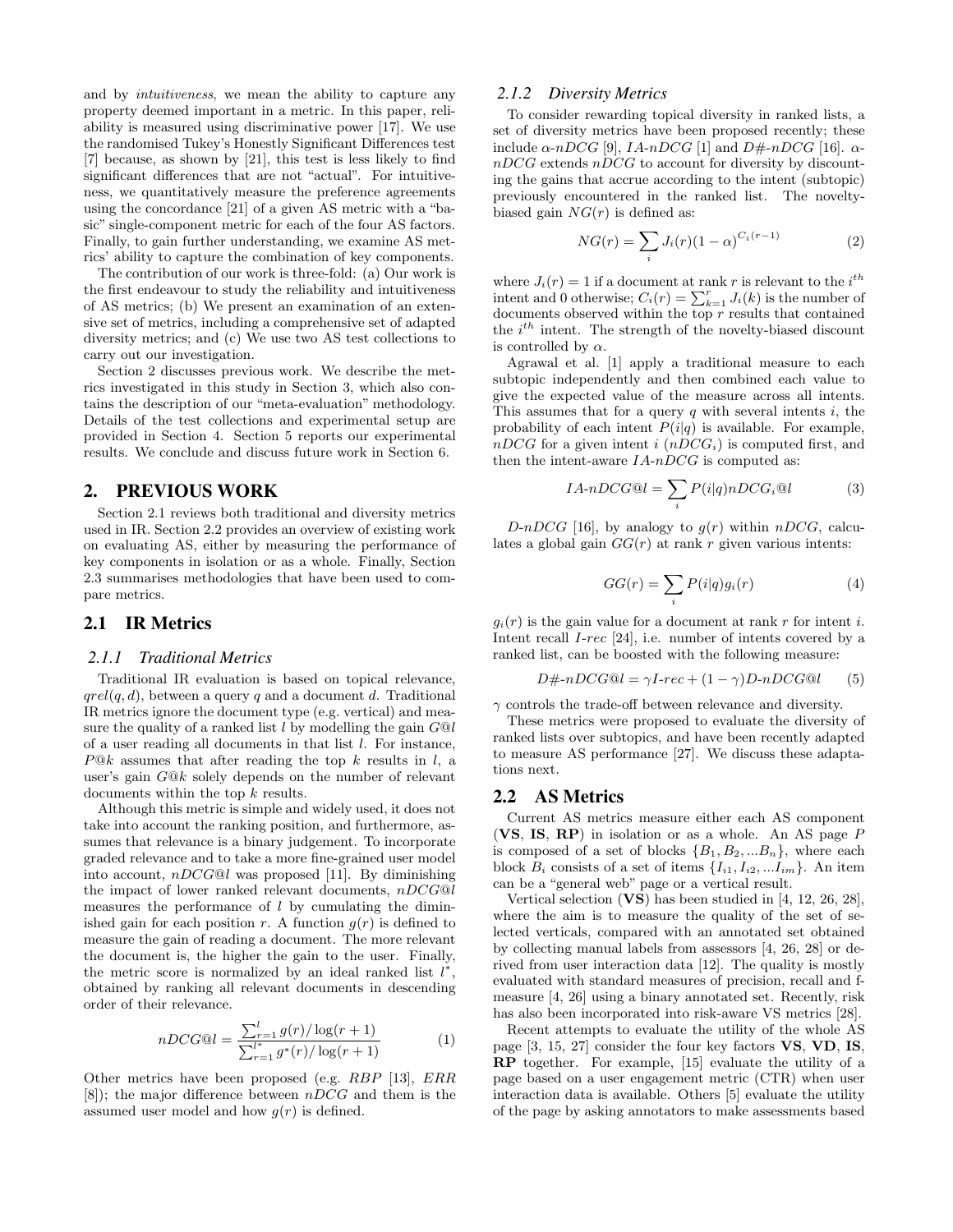on a number of criteria (relevance, diversity) for each page. Although those works comprehensively evaluate AS pages, it remains costly to gather assessments for all AS pages.

Arguello et al. [3] collected pairwise preferences on vertical block-pairs from users, and then measured the AS page quality by calculating the distance between the page in question and the ideal (reference) page; the shorter the distance, the better the page. The ideal reference page is obtained by using a voting method for aggregating all pairwise block preference data into a single ranking.

Zhou et al. [27] followed the Cranfield paradigm and proposed an evaluation framework for measuring AS page quality using two types of assessments, item topical-relevance and vertical-orientation, gathered independently. Topicalrelevance assessment  $\text{qrel}(q, d)$  specifies the topical relevance between a document and a query, whereas vertical-orientation  $orient(v_i, q)$  is the fraction of users that prefer a page to contain items from the vertical  $v_i$  rather than "general web" results for a query q. An example is  $AS_{DCG}(P)$ , a metric defined as the expected gain  $G(B_i)$  of reading each block  $B_i$  on page P divided by the expected effort  $E(B_i)$  spent, normalized by the score  $AS_{DCG}(P^*)$  of an ideal page  $P^*$ :

$$
AS_{DCG}(P) = \frac{\left(\sum_{i=1}^{|P|} 1/\log(B_i)G(B_i)\right)/\left(\sum_{j=1}^{|P|} 1/\log(B_j)E(B_j)\right)}{\left(\sum_{i=1}^{|P^*|} 1/\log(B_i)G(B_i)\right)/\left(\sum_{j=1}^{|P^*|} 1/\log(B_j)E(B_j)\right)}
$$
(6)

The gain  $G(B_i)$  combines vertical-orientation orient $(v_i, q)$ and topical-relevance  $qrel(q, I_{ik})$ , relating the quality of the block in an independent manner:

$$
G(B_i) = g(orient(v_i, q), \alpha) \times \sum_{k=1}^{|B_i|} qrel(q, I_{ik})
$$
 (7)

where the function  $g()$  is used so that the relative gain of the vertical can be altered using a tuning parameter  $\alpha$ . The effort of examining a block  $E(B_i)$  is defined as the accumulative effort of reading all the items within it, that is  $E(B_i) = \sum_{k=1}^{|B_i|} E(I_{ik})$  where the effort  $E(I_{ik})$  is assumed to depend on the media type of the item.

Several existing diversity metrics were adapted to evaluate AS in [27] by treating subtopics as verticals and subtopic importance as vertical-orientation as follows: (i) replacing subtopic importance with  $orient(v_i, q)$ ; (ii) substituting the user model for ranks to a model that applies to blocks; and finally (iii) normalising according to the ideal AS page.

All AS metrics model and combine factors of AS (VS, VD, IS, RP) differently. In this paper, we use a subset of them for in-depth analysis of their properties.

## 2.3 Comparing Metrics

To date, and to our knowledge, no existing studies comparing the reliability and usefulness of metrics in the context of AS have been reported. However, this current study is similar to the work by Sakai et al. [16, 21] and Clarke et al. [10] that compare diversity metrics. We therefore follow a similar methodology. For example, we also use discriminative power [7] to evaluate AS metrics. The novelty of our contribution lies in the insight that our study brings to the AS area, rather than the more usual linear ranked-list approach. Furthermore, the comprehensive examination on how AS metrics capture and measure the different AS components is both novel and timely.

Discriminative power is not the only way to evaluate an evaluation metric. Indeed, highly discriminative metrics, while desirable, may not necessarily measure everything that we may want measured. Recently, Sakai [21] proposed the intuitiveness test<sup>1</sup> for this exact purpose. The intuitiveness test compares a metric of interest with a simple golden standard metric that captures the most important properties that the metric should satisfy. In our study, we apply the intuitiveness test within the context of AS and define four golden standard metrics, respectively, for the four AS factors VS, VD, IS, RP. This allows us to investigate how AS metrics capture the key desirable properties of AS.

We should add that other approaches, especially those relying on human subjects (for instance to assess a metric's predictive power), are important. For example, by employing Mechanical Turk users, Zhou et al. [27] and Sanderson et al. [19], respectively, examined the predictive power of AS metrics and IR metrics. For example, if a metric prefers one AS page or ranked list over another, does the user also prefer the same page/list? One finding in both works was that AS metrics and IR metrics agree reasonably well with human preferences. Although informative from a user perspective, compared to our study, these studies do not give us much insight into how reliable metrics are at ranking systems, or how well the metrics capture key AS components.

## 3. EVALUATING EVALUATION METRICS

We first summarize the AS metrics tested in this study in Section 3.1. Sections 3.2 and 3.3 describe the two methods comparing the "goodness" of AS metrics, using discriminative power and an intuitiveness test, respectively.

## 3.1 AS Metrics

As discussed in Section 2, various AS metrics have been proposed to evaluate key components of AS systems, either in isolation or as a whole. We select a subset of existing AS metrics, listed in Table 1. Some metrics incorporate all four factors (VS, IS, RP, VD) (e.g.  $AS_{DCG}$ ) whereas others relate to a subset (e.g.  $\alpha$ -nDCG). For metrics concerned with the same subset of factors, the way these factors are incorporated can vary. For example,  $AS_{DCG}$  and  $AS_{RBP}$  mainly vary on their assumed user browsing model so that they give different diminishing returns for documents at later ranks. We also include simple metrics that capture one AS factor (detailed in Section 3.3). The selected metrics allow us to investigate all four factors, both individually and when combined, as well as the various categories (traditional IR metrics, adapted diversity metrics, AS metrics and simple single-component metrics) to which they belong. Some metrics possess parameters that can be tuned to (de)emphasize a factor (e.g.  $\alpha$  in  $\alpha$ -nDCG rewards VD differently). In this work, we leave the tuning of these parameters as future work and use standard parameter settings for each metric (we follow settings from previous work [27]).

We briefly explain the differences between the selected metrics (Section 2 has full details). In short, both  $nDCG$ and P@10 ignore the vertical type and only consider IS (and  $\bf RP$  for  $nDCG$ ). Without considering the intent likelihood  $P(i|q)$ ,  $\alpha$ -nDCG rewards **VD** by diminishing redundant relevant documents. Although incorporating  $P(i|q)$ , IA-nDCG considers each intent independently, and was shown

<sup>&</sup>lt;sup>1</sup>This was later renamed as the concordance test [18].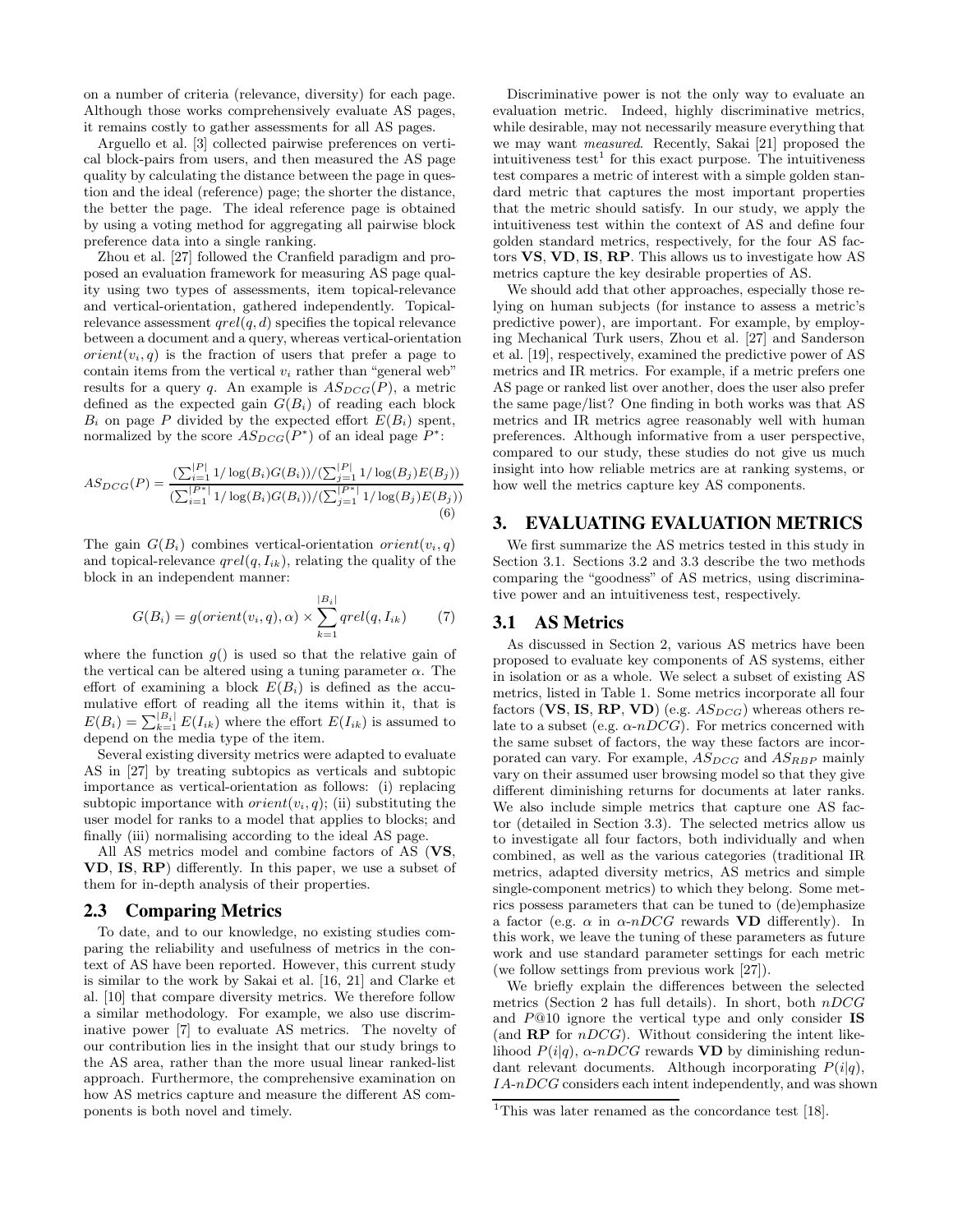Table 1: Metrics Tested in this Paper.

| Metric                        | IS | R.P | Category    |
|-------------------------------|----|-----|-------------|
| nDCG[11]                      |    |     | Traditional |
| P@10                          |    |     |             |
| $\alpha$ -nDCG <sup>[9]</sup> |    |     | Adapted     |
| $IA-nDCG$ [1]                 |    |     | Diversity   |
| $D\# \neg DCG \; [16]$        |    |     |             |
| $AS_{DCG}$ [27]               |    |     |             |
| $AS_{RBP}$ [27]               |    |     | AS          |
| $AS_{ERR}$ [27]               |    |     |             |
| $prec_v[26]$                  |    |     |             |
| $mean\text{-}prec$ [27]       |    |     | Single      |
| $Spearman-corr$               |    |     | component   |
| $rec_v$ [26]                  |    |     |             |

to be biased in rewarding relevant documents with high intent (with a lower emphasis on VD) [10]. Comparatively speaking, for each rank,  $D\neg DCG$  and  $D\not\# \neg DCG$  accumulate the global gain for all intents, and have been proven to reward VD more. The differences between them is that  $D\#$ -nDCG explicitly boosts **VD** by linearly combining D $nDCG$  with *I-rec.*  $AS_{DCG}$ ,  $AS_{RBP}$ ,  $AS_{ERR}$  reward all four components of AS, but differ in the assumed user browsing model (which affects RP).

#### 3.2 Discriminative Power

Given a test collection and a set of runs, the discriminative power of a metric is measured by conducting a statistical significance test for every pair of runs, and then counting the number of significant differences. In this paper, we use the randomised version of Tukey's Honestly Significant Differences (HSD) test [7]. This test takes the entire set of runs into account when judging the significance of each run pair. This test is more conservative (compared to e.g. bootstrap test [17]), and hence less likely to lead to significant differences that are not "real". We choose this test because of its reliance on modern computational power instead of statistical assumptions.

The main idea behind Tukey's HSD is that if the largest mean difference observed is not significant, then none of the other differences should be significant either. Given a set of runs, the null hypothesis  $H_0$  is "there is no difference between any of the systems". We perform randomised Tukey's HSD as shown in Algorithm 1 (taken from [7]). From a given matrix X whose element at (row i, column j) represents the performance of the  $j^{th}$  run for the  $i^{th}$  topic, we create B new matrices  $X^b$  by permuting each row at random; then, for every run pair, we compare the performance  $\delta$  of this run pair with the largest performance  $\delta$  observed within  $X^b$ . Finally, for each run pair, we obtain the Achieved Significance Level (ASL or p-value), which represents how likely this would be under  $H_0$  (null hypothesis). As in any other significance test,  $H_0$  is rejected if  $ASL < \alpha$ .

Using the results of the randomised Tukey's HSD test, we also estimate the performance  $\delta$  required to achieve a statistical significance at  $\alpha$  for a given topic set size as shown in Algorithm 2: we take the smallest observed  $\delta$  from all the run pairs that were found to be significantly different.

#### 3.3 Intuitiveness

We now discuss the concordance test that examine the intuitiveness of metrics. AS metrics aim to balance four key AS factors (VS, IS, RP and VD) when assessing perforforeach pair of runs  $(r_1, r_2)$  do count $(r_1, r_2) = 0$ ; for  $b = 1$  to  $B$  do create matrix  $X^{*b}$  whose row t is a permutation of row t of X for every  $t \in T$ ;  $max^*{}^b = max_i \bar{x}_i^*{}^b; min^*{}^b = min_i \bar{x}_i^*{}^b$  where  $x_i^{*b}$  is the mean of i-th column vector of  $X^{*b}$ ; foreach pair of runs  $(r_1, r_2)$  do if  $max^{*b} - min^{*b} > |\bar{x}(r_1) - \bar{x}(r_2)|$  then where  $\bar{x}(r_i)$  is the mean of column vector for  $r_i$  in X  $count(r_1, r_2) + +;$ foreach pair of runs  $(r_1, r_2)$  do  $ASL(r_1, r_2) = count(r_1, r_2)/B;$ 

Algorithm 1: Obtaining the Achieved Significance Level with the two-sided, randomised Tukey's HSD given a performance value matrix X whose rows represent topics and columns represent runs.

foreach pair of runs  $(r_1, r_2)$  with a significant difference at  $\alpha$  do  $\delta_{\alpha}(r_1, r_2) = |mean(r_1) - mean(r_2)|$ ;  $\delta_\alpha = min_{i,j} \delta_\alpha(r_1,r_2)$  ; Algorithm 2: Estimating the performance  $\delta$  re-

quired for obtaining a significant difference at  $\alpha$ with the randomised Tukey's HSD test.

mance. Inevitably, they tend to be complex, making it particularly difficult to determine if a metric is "measuring what we want to measure". To address this, Sakai [21] proposed a method for quantifying "which metric is more intuitive", and this has been applied to measuring intuitiveness for diversity IR metrics. We now apply his approach to AS.

The concordance test algorithm [21] is shown in Algorithm 3. The algorithm computes relative concordance scores for a pair of metrics  $M_1$  and  $M_2$  and a gold standard metric  $M_{GS}$ . The latter represents a basic property that a candidate metric should satisfy. For our study, we consider four simple metrics as our gold standards, one for each AS factor. Note that these gold standards are simple and some of them (e.g. VS, VD, IS) are set retrieval metrics based on binary relevance. Since different AS metrics employ different position-based discounting and different ways to define graded topical relevance, the gold standards should be as agnostic to these differences as possible. Their purpose is to separate out and test the important properties of the more complex AS metrics. The four gold standard metrics are:

- Simple  $VS$  metric: vertical precision  $prec_v$ .
- Simple  $VD$  metric: vertical recall  $rec_v$ .
- Simple IS metric: mean precision *mean-prec* of vertical result items.
- Simple RP metric: Spearman's rank correlation corr with "perfect" AS reference page.

For a vertical  $v_i$  and query q, we consider the vertical to be relevant if  $orient(v_i, q)$  is greater than 0.5.<sup>2</sup> Note that the

<sup>&</sup>lt;sup>2</sup>We set the threshold to 0.5, as an assessor majority preference of 50% is a suitable percentage since the assessments are neither too noisy (25%) or stringent (100%). In addition, the relevant vertical set obtained from this simple thresholding approach is similar to that obtained from Arguello et al.'s voting approach [3] (where more relevance assessments are needed).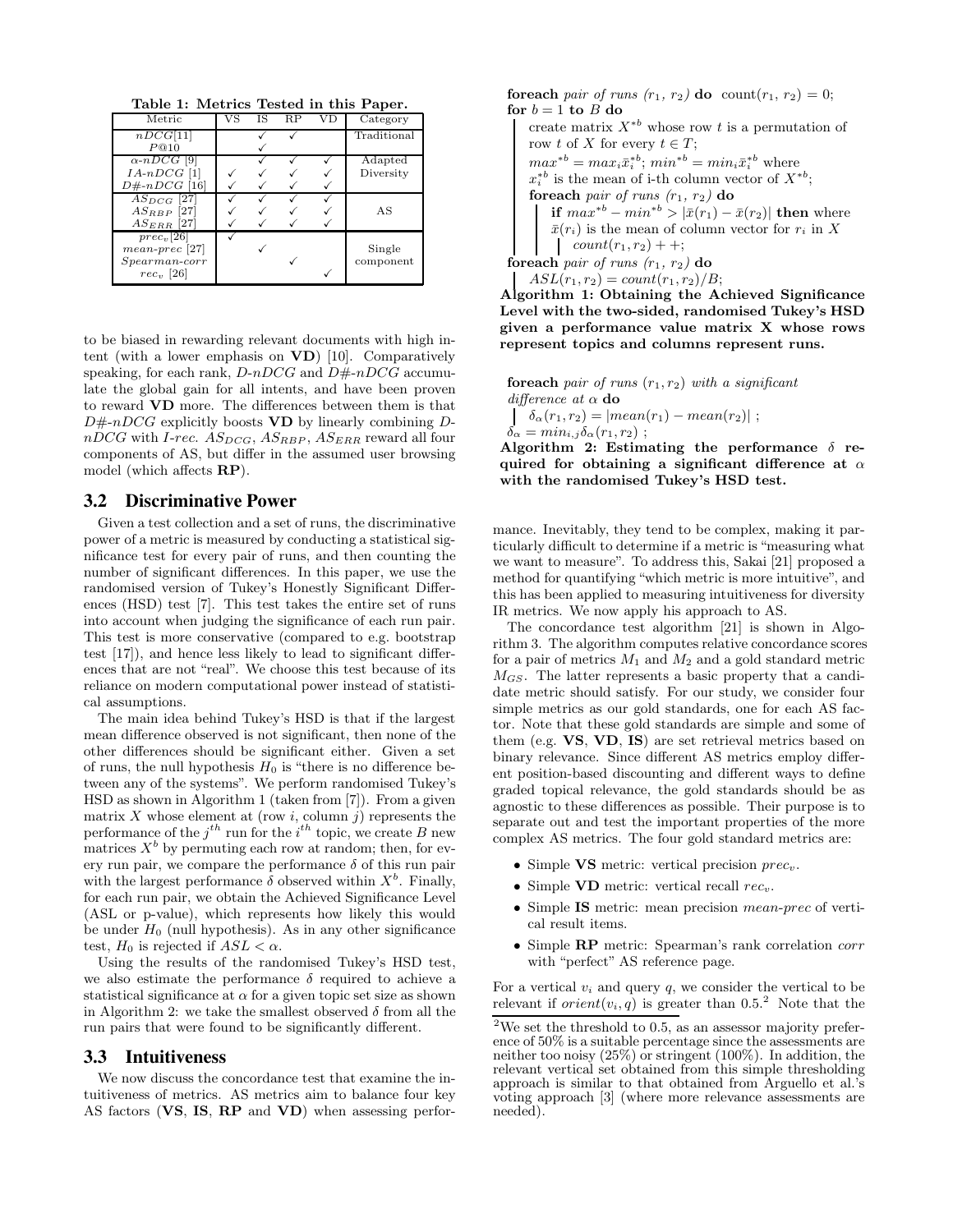$$
Disagreenents = 0; Correct_1 = 0; Correct_2 = 0;
$$
\n**for each** pair of runs  $(r_1, r_2)$  **do**\n
$$
\begin{cases}\n\text{for each } topic \ t \ \text{do} \\
\delta M_1 = M_1(t, r_1) - M_1(t, r_2); \\
\delta M_2 = M_2(t, r_1) - M_2(t, r_2); \\
\delta M_{GS} = M_{GS}(t, r_1) - M_{GS}(t, r_2); \\
\text{if } (\delta M_1 \times \delta M_2) < 0 \ \text{then } // M_1 \text{ and } M_2 \text{ disagree} \\
\text{Disagreenents} + +; \\
\text{v if } \delta M_1 \times \delta M_{GS} \geq 0 \ \text{then } // M_1 \text{ and } M_{GS} \\
\text{agree} \\
\text{Correct}_1 + +; \\
\text{if } \delta M_2 \times \delta M_{GS} \geq 0 \ \text{then } // M_2 \text{ and } M_{GS} \text{ agree} \\
\text{Correct}_2 + +; \\
\text{Intuiting}(M_1 | M_2 | M_2S) = \text{Correct}_2 / \text{Disagreement}.\n\end{cases}
$$

 $Intuitive(M_1|M_2, M^{GS}) = Correct_1/Disagreenents;$  $Intuitive(M_2|M_1, M^{GS}) = Correct_2/Disagreenents;$ Algorithm 3: Computing the concordance of metrics  $M_1$  and  $M_2$  based on preference agreement with golden standard metric  $M_{GS}$ .

vertical recall  $rec_v$  can also be referred to as  $I-rec$  (intent recall). Moreover, the simple RP metric corr is similar to Arguello et al. voting approach [3]. However, rather than assigning a higher weight to higher positions in the page, corr calculates the correlation by weighting each position equally.

The steps conducting the concordance test are as follows: We first obtain all pairs of AS systems/pages for which  $M_1$ and  $M_2$  disagree with each other. Then, out of these disagreements, we count how often each metric agrees with the gold standard metric. In this way, we can discuss which of the two metrics is the most "intuitive". Moreover, we can argue that an ideal metric should be consistent with all four gold standards; we therefore add one additional step by counting how often the metric agrees with a subset of or all four gold standards.

## 4. DATA AND SYSTEM RUNS

To provide findings not tailored to one data set, and hence generalisable, our experiments are conducted on the two test collections described in Section 4.1. The methodology employed to simulate AS systems is presented in Section 4.2.

#### 4.1 Test collections

An AS test collection consists of a number of verticals, each populated by items of that vertical type, a set of topics expressing information needs relating to one or more verticals, and assessments indicating both the topical-relevance of the items and the perceived user-oriented usefulness of their associated verticals to each of the topics.

The first test collection is an AS test collection [25] created by reusing an existing web collection, ClueWeb09. The verticals were created either by classifying items in the web collections into different genres (e.g. blog, news) or by adding items from existing multimedia collections (e.g. image, video). The topics and topical-relevance assessments of the items across the verticals were obtained by reusing the assessments developed in two TREC evaluation tasks (TREC Web Track and Million-Query Track). The verticals used are listed in Table 2, and correspond to real-world usage of verticals by commercial search engines.

The second AS test collection [14] is a new dataset used

Table 2: Verticals Used in this Paper.

| $\rm Vertical$ | Document                      | Type  |
|----------------|-------------------------------|-------|
| Image          | online images                 | media |
| Video          | online videos                 |       |
| Recipe         | recipe page                   | genre |
| <b>News</b>    | news articles                 |       |
| <b>Books</b>   | book review page              |       |
| Blog           | blog articles                 |       |
| Answer         | answers to questions          |       |
| Shopping       | product shopping page         |       |
| Discussion     | discussion thread from forums |       |
| Scholar        | research technical report     |       |
| Reference/Wiki | encyclopedic entries          |       |
| General web    | standard web pages            |       |

in the TREC FedWeb track  $2013.<sup>3</sup>$  The collection contains search result pages from 108 web search engines (e.g. Google, Yahoo!, YouTube and Wikipedia). For each engine, several query-based samplings were provided for vertical selection. Relevance judgements were collected by judging both the snippet created by the engine, and the actual document content for the results returned by the engines for a set of queries (reused TREC Web Track 2010 queries). To use the same verticals listed in Table 2, we manually mapped the 108 search engines into them. This was straightforward since the engine categories used were similar to those in Table 2.

The vertical-orientation information of each topic from the first test collection was obtained by providing the vertical names (with a description of their characteristics) and asking a set of assessors to make pairwise preference assessments, comparing each vertical in turn to the reference "general web" vertical ("is adding results from this vertical likely to improve the quality of the ten blue links?") [26]. Note that since the two test collections contain the same set of topics (reused from TREC Web Track 2010), the vertical-orientation information from the first collection could be used for the second collection. Some details and statistics of the two test collections are shown in Table 3.

#### 4.2 Simulating AS System Runs

For each topic, we simulate a set of aggregated search pages/systems. We assume that a page consists of ten "general web" blocks (one "general web" page is a block) and up to three vertical blocks dispersed throughout those ten blocks (where each vertical block consists of a fixed number of three items). Recall that there are three key components of an aggregated search system that can be varied: (i) Vertical Selection (VS) (ii) Item Selection (IS) and (iii) Result Presentation (RP). We generate pages by simulating an AS system in which the three components vary in quality.

We simulate four different state-of-the-art VS strategies, namely  $ReDDE$  [23],  $CRCS(e)$  [22],  $click\text{-}through$  [2] and vertical-intent [2]. Deriving from sampled vertical representation,  $ReDDE$  and  $CRCS(e)$  model each verticals average document score in a full-dataset retrieval (all sources together). By contrast, click-through and vertical-intent use, respectively, users' click-through data and issued queries from a search engine log (AOL-log). Similar to [2], we model VS as a classification task and, for each single VS approach (e.g. ReDDE), the output is  $n$  independent prediction probability scores (one per vertical, n is the number of verticals). Assuming four vertical positions (ToP, MoP, BoP, None)

<sup>3</sup> https://sites.google.com/site/trecfedweb/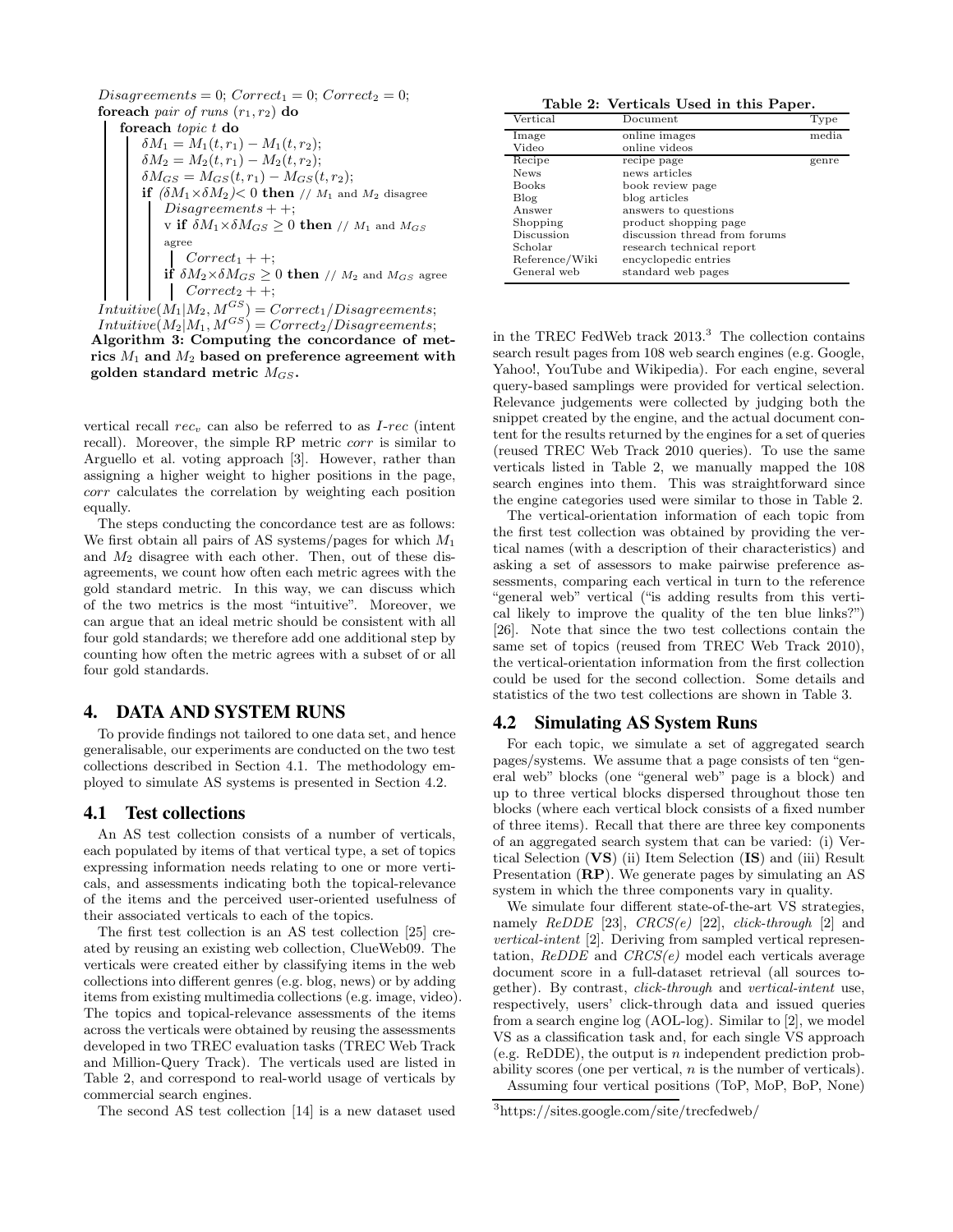**Table 3: Test Collection Information.**<br>Figure B ("VertWeb11") [25] (b) TREC 2013 FedWeb Track Data ("FedWeb13") [14] (a) classified ClueWeb09 Category B ("VertWeb11") [25] (b) TREC 2013 FedWeb Track Data ("FedWeb13") [14] ClueWeb09 Cat B (approximately 50 million documents) Documents sampled from 108 heterogeneous search engi Documents ClueWeb09 Cat B (approximately 50 million documents)<br>Topics a subset of 56 topics (pertaining various vertical intents a subset of 56 topics (pertaining various vertical intents) is used in our experiments, selected from 320 topics (reused TREC 2009-2010 Web Track and TREC 2008-2009 Million-Query Track topics) 50 topics (TREC 2010 Web Track) that cover multiinterpretations or multiple facets. Intents 12 vertical intents (with an average of 1.83 relevant verticals per topic) 12 vertical intents manually classified for 108 search engines Runs 36 simulated AS systems 36 simulated AS systems

on the page, each candidate vertical prediction is compared with three threshold parameters  $\gamma_{1-3}$  (one for each position) to assign the corresponding embedding position. A given vertical is assigned to the highest position for which the vertical prediction probability is greater than or equal to all thresholds below it, and the verticals within the same position are ordered by descending order of prediction probability. Using similar techniques in [3], we obtained a separate development set to tune the three threshold parameters.

For IS we simulate three potentially different levels of relevance. These are Perfect, BM25, and TF. Perfect selects all items in the vertical that are topically relevant. BM25 and TF select the top three ranked items from the rankings provided by the BM25 and a simple TF (term-frequency) weighting, respectively, with the PageRank score as a prior for both BM25 and TF.

For RP, we simulate three different result presentation approaches: Perfect, Random and Bad. Perfect places the vertical blocks on the page so that gain could potentially be maximised, i.e. all the relevant items are placed before nonrelevant items. However, if these items are part of a vertical, we position the highest orientated vertical first. Random randomly disperses the vertical blocks on the page while maintaining the position of the "general web" blocks. Bad reverses the perfectly presented page.

By varying the quality of each of the three key components, we can vary the quality of the result pages created by an aggregated search system in a more controlled way. For each topic, we can create 36 (4  $\times$  3  $\times$  3) system runs.<sup>4</sup> Therefore, for the discriminative power test, we have  $C_{36}^2$ (630) system pairs. Using this approach we can create a near ideal aggregated page for a query by using Perfect VS, Perfect IS, and Perfect RP. This is a greedy approach to the problem and is used as our method of normalisation.

## 5. EXPERIMENTS

We experiment with both the discriminative power (Section 5.1) and the intuitiveness (Section 5.2) of AS metrics.

#### 5.1 Disciminative Power

Using the two AS test collections (VertWeb11 and Fed-Web13), we evaluated two sets of metrics in terms of their discriminative power. The first set consists of metrics that evaluate only a subset of the AS components, namely,  $nDCG$ ,  $P@10$  (Traditional Metrics),  $prec_v$ , rec<sub>v</sub>, mean-prec and corr (Single-Component Metrics as described in Section 3.3). The second set includes the (recently proposed) AS metrics [27]  $AS_{DCG}$ ,  $AS_{RBP}$ ,  $AS_{ERR}$  and adapted diversity metrics  $\alpha$ -nDCG, IA-nDCG and D#-nDCG. Note that we

used the standard parameter settings (e.g. setting  $\alpha = 0.5$ ) for  $\alpha$ -nDCG, etc.). We leave the appropriate tuning of the metrics' parameters for future work.

Figures 1 and 2 show the ASL (Achieved Significance Level) curves of some selected AS metrics, using the randomised Tukey's HSD on FedWeb13 and VertWeb11 collections, respectively. Part (a) in each figure (higher part) shows the results with the first set of metrics (traditional IR and AS component-based metrics). Part (b) (lower part) shows the results for the second set of metrics (AS and adapted diversity metrics). The most discriminative metrics are those closer to the origin in the figures. Table 4 cuts those two figures in half vertically at  $\alpha = 0.05$  to quantify the discriminative power and the performance  $\delta$  required to achieve statistical significance for a given number of topics (56 for VertWeb11 and 50 for FedWeb13). For example, the left side of Table 4 (a) shows that the discriminative power of the component-based metrics mean-prec according to the Tukey's HSD test at  $\alpha = 0.05$  is  $125/630 = 19.8\%$  (125 significantly different run pairs were found) and the  $\delta$  required for achieving statistical significance is around 0.12.

Let " $M_1 \in M_2$ " denotes the relationship " $M_2$  outperforms  $M_1$  in terms of discriminative power." First, by comparing the different component-based metrics in terms of discriminative power as shown in Part (a) (higher) of Figures 1 and 2, and the left side of Table 4 (a) and (b), the following trends can be observed:  $prec_v \in rec_v \in (mean\text{-}prec, P@10)$  $\in (nDCG, corr)$ . We summarise our findings below:

- Single-component metrics perform comparatively well in discriminating AS systems. The RP metric corr appears to be the most consistently discriminative metrics of all the single-component metrics for our data sets, achieving a discriminative power comparable to traditional IR metrics (e.g.  $P@10$  or  $nDCG$ ).
- The VS metric  $prec_v$  is the least discriminative singlecomponent metric for evaluating AS pages. After a close examination, we found that since most of AS pages only present a few verticals (mostly 1 or 2), the possible values of  $prec_v$  are quite limited across pages and therefore cannot discriminative.
- For the traditional IR metrics,  $nDCG$  performs consistently better than P@10 and other single-component metrics. It is not surprising that  $nDCG$  performs better than P@10 since it incorporates both ranking position and graded relevance assessments. However, it is interesting to observe that, without considering the rank-based discount, corr is able to discriminate AS systems comparably to  $nDCG$  in the VertWeb11 collection.

<sup>4</sup>Certain combinations of VS, IS, and RP do not create unique simulated pages.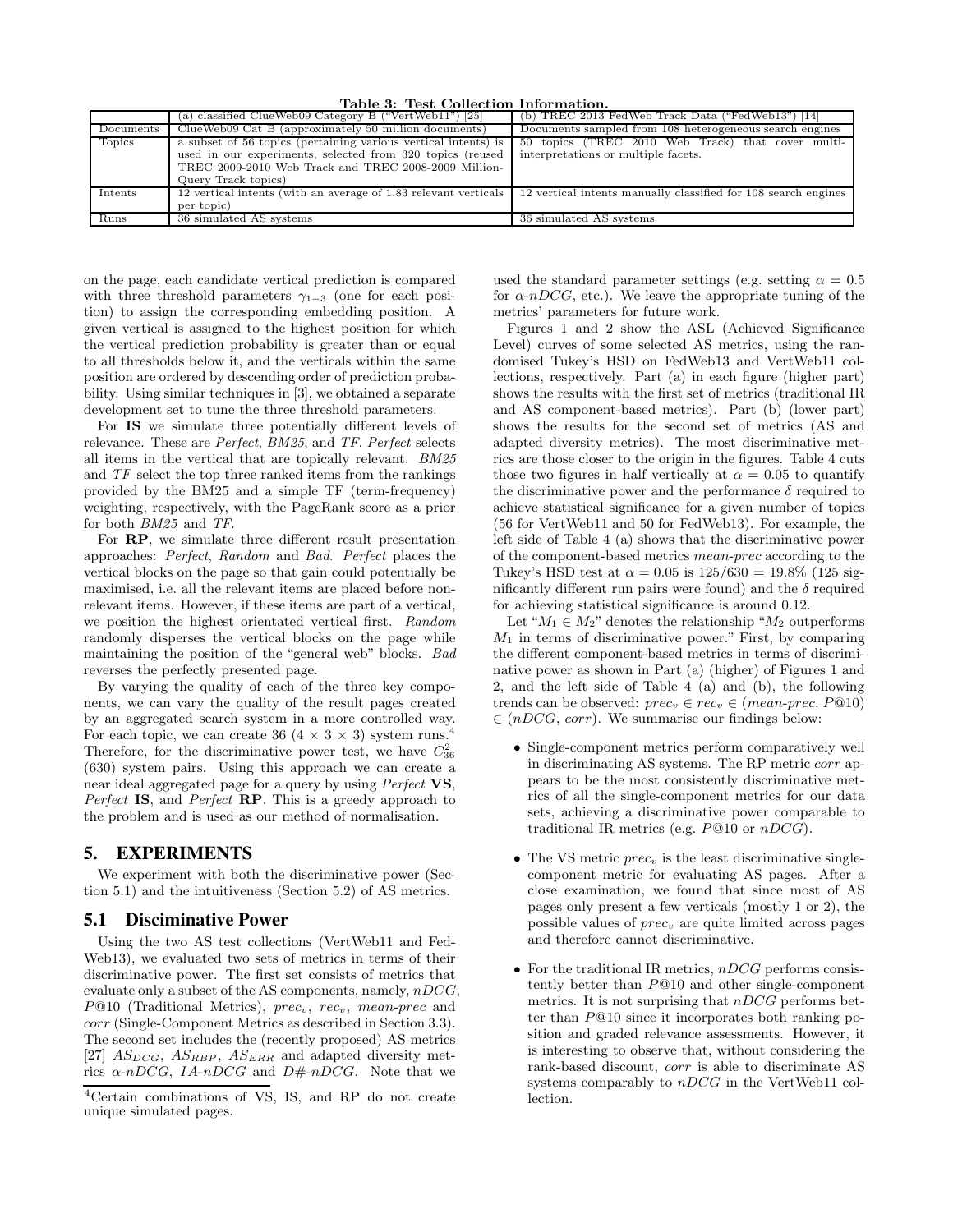Table 4: Discriminative power / performance  $\delta$  of metrics (single-component and AS metrics) based on the randomised Tukey's HSD test at  $\alpha = 0.05$  on the FedWeb13 and VertWeb11 collections.

| FedWeb13<br>a)   |          |      |                | VertWeb11           |           |                  |          |                |                |         |      |
|------------------|----------|------|----------------|---------------------|-----------|------------------|----------|----------------|----------------|---------|------|
| $prec_v$         | $0.0\%$  |      | $\alpha$ -nDCG | $15.9\%$            | 0.08      | $prec_v$         | $0.0\%$  | /V<br>$\bm{A}$ | $\alpha$ -nDCG | 14.5%   | 0.08 |
| rec <sub>n</sub> | $8.3\%$  | 0.09 | $A \cdot nDCG$ | $0.0\%$             | N/A       | rec <sub>n</sub> | $7.9\%$  | 0.10           | $A \cdot nDCG$ | $0.0\%$ | N/A  |
| $mean$ -prec     | 19.8%    | 0.12 | $D#$ -n $DCG$  | $12.5\%$            | 0.07      | $mean$ -prec     | 13.0%    | 0.12           | $D#-nDCG$      | 12.1%   | 0.07 |
| corr             | $20.8\%$ | 0.11 | $AS_{DCG}$     | $22.4\%$            | 0.10      | corr             | $20.4\%$ | 0.10           | $AS_{DCG}$     | 23.8%   | 0.12 |
| nDCG             | $24.1\%$ | 0.10 | $AS_{RBP}$     | $15.\overline{9\%}$ | 0.05      | nDCG             | $20.5\%$ | 0.13           | $AS_{RBP}$     | 15.3%   | 0.05 |
| P@10             | $8.6\%$  | 0.13 | $AS_{ERR}$     | $28.1\%$            | $_{0.09}$ | P@10             | $14.9\%$ | 0.10           | $AS_{ERR}$     | 27.7%   | 0.09 |



Figure 1: FedWeb13 Discriminative Power Evaluation: ASL curves based on the randomised Tukey's HSD. y-axis: ASL (i.e., p-value); x-axis: run pairs sorted by ASL.

Next, as shown in Part (b) (lower) in Figures 1 and 2, and the right side of Table 4 (a) and (b), we compare the different AS metrics in terms of their discriminative power. We see that  $IA\neg DCG \in D\# \neg DCG \in (AS_{RBP}, \alpha \neg DCG)$  $\in AS_{DCG} \in AS_{ERR}$ . Our findings are summarised below:

- AS-metrics (e.g.  $AS_{ERR}$ ) are generally more discriminative than other adapted diversity metrics. This is not surprising since AS-metrics incorporates effort of reading different types of items and hence might be more powerful/discriminative in controlling the reward trade-off between vertical orientation and topical relevance.
- $AS_{ERR}$  outperforms  $AS_{DCG}$  and  $AS_{RBP}$  in terms of discriminative power. When considering graded relevance assessments, this might suggest that metrics considering inter-dependency of relevance among documents can be more discriminating than those that only discounted over positions.
- IA-nDCG and D#-nDCG are the least discrimina-



Figure 2: VertWeb11 Discriminative Power Evaluation: ASL curves based on the randomised Tukey's HSD. y-axis: ASL (i.e., p-value); x-axis: run pairs sorted by ASL.

tive, and this can be observed for both datasets. IA $nDCG$ 's failure might be explained by its top-heavy characteristic (it heavily rewards highly oriented vertical results), whereas  $D\#nDCG$ 's discrimination might be affected by the less discriminating  $rec<sub>v</sub>$  that it incorporates.

• Generally, different AS metrics are more discriminative than both single-component metrics and traditional IR metrics, although with the exception of corr and  $nDCG$  being more discriminative than e.g.  $D#$ nDCG.

## 5.2 Intuitiveness

Highly discriminative metrics, while desirable, may not necessarily measure what we expect them to measure. The aim of this section is to answer the question: how do the different AS metrics differ from one another, and which ones are more intuitive than others for the purpose of evaluating search result aggregation? We answer this question by conducting a concordance test.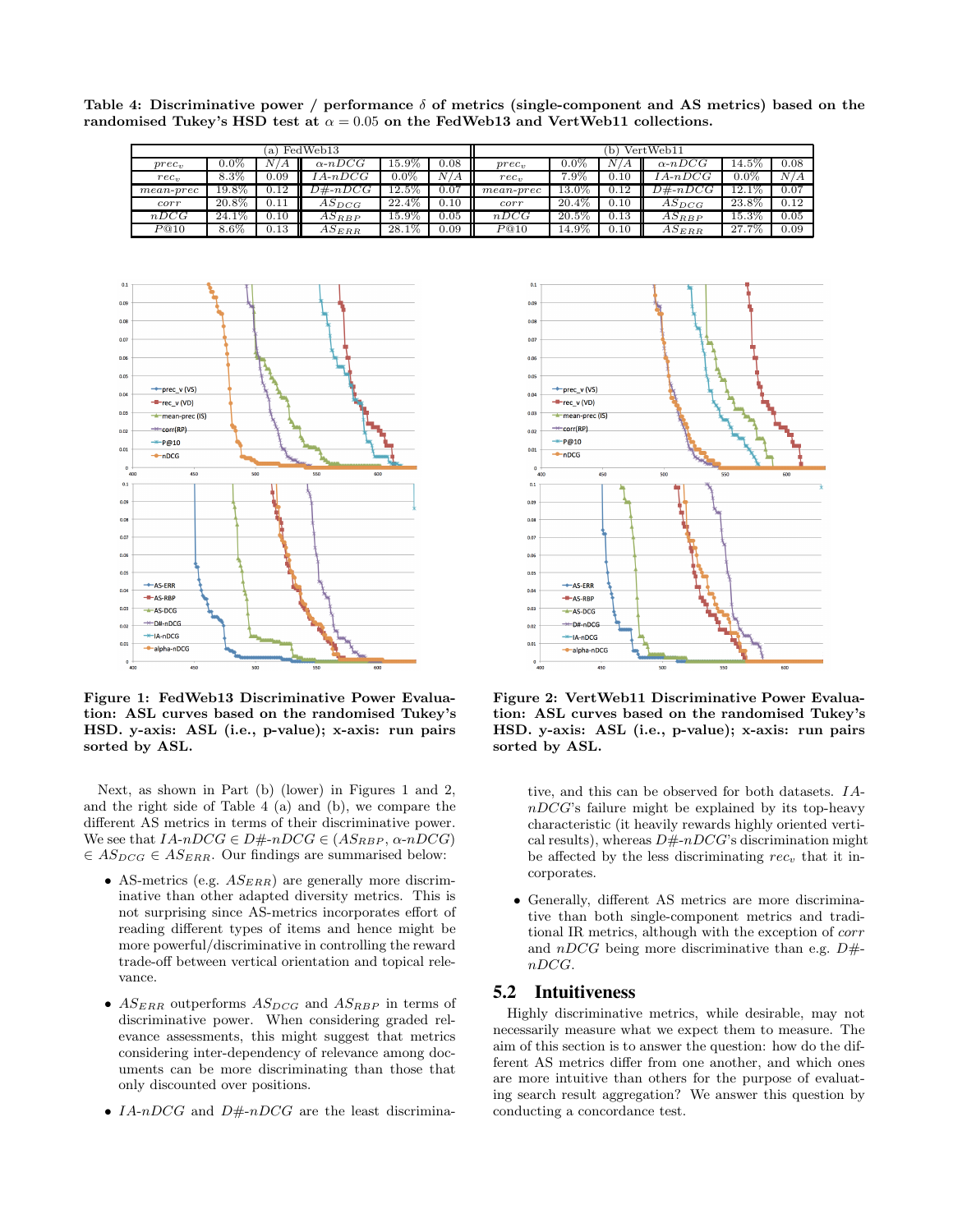Table 5 shows the "intuitiveness" scores for a variety of AS metrics, computed using the preference agreement algorithm shown in Algorithm 3. As specified in Table 1, our tested AS metrics include a variety of adapted diversity metrics, existing AS metrics and a set of single-component AS metrics. We select a subset of them  $(\alpha\text{-nDCG}, \text{IA}-nDCG,$  $AS_{DCG}$ ,  $D\# \neg DCG$  representing different frameworks in modelling AS evaluation. In addition, to provide insights on the effectiveness of different user models (e.g. position-based discount model, cascade model) that are used for AS evaluation, we also include  $AS_{DCG}$ ,  $AS_{RBP}$  and  $AS_{ERR}$  and investigate their ability to capture different key AS components. Due to space limitation, we only show results in Table 5 for the FedWeb13 collection as the results are similar for both test collections. Note that as we have  $36 * 35/2 = 630$ run pairs, we have  $50 * 630 = 31500$  pairs of aggregated search pages for the tests.

As we are testing intuitiveness with respect to four AS factors  $(VS, IS, RP, and VD)$ , Part (a) of Table 5 uses the precision of returned vertical set  $prec_v$  as the gold-standard, representing how the AS metrics favour aggregated pages that select majority-preferred (relevant) verticals. Part (b) uses the recall of verticals  $rec<sub>v</sub>$  as the gold-standard, representing how AS metrics favour search results with a more diverse sets of verticals. Part (c) computes the intuitiveness scores by showing how AS metrics favour a returned set containing a large number of relevant documents, as measured by the mean of precision for each vertical results. Finally, Part (d) measures the "goodness" of AS systems embedding vertical results into "general web" results, where we use the Spearman Rank Correlation between the AS page of interest and the reference AS page ("perfect" page) as the measure. For example, Table 5 (a) shows that if we compare  $\alpha$ -nDCG and  $IA\neg DCG$  in terms of the component  $VS$  (the ability to select relevant verticals), there are 10222 disagreements, and that whereas the intuitive score for  $\alpha$ -nDCG is only 0.742, that for  $IA-nDCG$  is 0.792. This means that, given a pair of AS pages for which  $\alpha$ -nDCG and IA-nDCG disagree with each other,  $IA-nDCG$  is more likely to agree with  $prec_v$  on the vertical preference than  $\alpha$ -nDCG.

Let " $M_1 > M_2$ " denotes the relationship " $M_1$  statistically significantly outperforms  $M_2$  in terms of concordance with a given gold-standard metric." As we assume that the simple single-component metrics discussed here can properly reflect the performance of each component, when comparing different frameworks  $(\alpha \text{-} nDCG, IA \text{-} nDCG, D \text{#} \text{-} nDCG$ and  $AS_{DCG}$ ) for capturing individual key AS component, several trends can be observed from Table 5:<sup>5</sup>

- Concordance with  $prec_v$  (pure vertical orientation):  $IA-nDCG > AS_{RBP} > AS_{DCG} > D\#-nDCG$  $> AS_{ERR}$ ,  $\alpha$ -nDCG;
- Concordance with  $rec_v$  (pure vertical diversity):  $D#-nDCG > IA-nDCG > AS_{DCG}, AS_{RBP}, AS_{ERR}$  $> \alpha$ -nDCG;
- Concordance with mean-prec (pure item topical relevance):  $AS_{RBP}$ ,  $D\# \neg DCG > AS_{DCG} > IA \neg DCG$  $> AS_{ERR} > \alpha \text{-}nDCG$ ;

• Concordance with corr (presentation):  $\alpha$ -nDCG >  $AS_{ERR}$  >  $AS_{DCG}$  >  $AS_{RBP}$  >  $D\#$ -nDCG  $> IA-nDCG.$ 

The above translate to the following observations. The intent-aware (IA) metric [1] and recently proposed AS-metric evaluation framework [27] work best for rewarding selecting relevant verticals based on the intuitiveness score. The  $D#$ and IA frameworks favour rewarding vertical diversity (promoting diverse set of results from different verticals). It is not surprising that the  $D#$  framework behaves similarly to  $rec<sub>v</sub>$  since  $D#$  boosts diversity by incorporating *I-rec* into it. The  $D#$  and AS metrics tend to reward result page with more topically relevant items whereas  $AS_{RBP}$  works best, compared to other user models. The  $\alpha$ -nDCG and  $AS_{ERR}$ metrics consistently perform worst with respect to vertical orientation (VS), vertical diversity (VD) and topical relevance (IS). Finally, the  $\alpha$ -nDCG and  $AS_{ERR}$  metrics are better correlated with result presentation (RP) evaluation. A closer examination shows that this can be explained by the fact that the cascade model can better discriminate the small relevance "exchanges" (differences) at the top or bottom of the search result page.

To investigate how the above metrics accurately combine the various AS components, we conduct a further concordance test to answer the following question: how often does a given metric agree with a set of components at the same time? For space limitation, we only report results (Part (e) to (g) in Table 5) relating to the component combinations capturing the most crucial aspects of AS, namely VS+IS (orientation and relevance), VS+IS+VD (orientation, relevance and diversity) and VS+IS+RP+VD (ultimate utility). Our findings are as follows:

- Concordance with  $prec_v$  AND mean-prec (vertical orientation and topical relevance):  $AS_{RBP} > D#-nDCG$  $> AS_{DCG}$ , IA-nDCG  $> AS_{ERR} > \alpha$ -nDCG;
- Concordance with  $prec_v$  AND  $rec_v$  AND mean-prec (vertical orientation, topical relevance and diversity):  $D#-nDCG > AS_{RBP}$ ,  $IA-nDCG > AS_{DCG} > AS_{ERR}$  $\alpha$ -nDCG;
- Concordance with all:  $AS_{RBP} > D#-nDCG > AS_{DCG}$ ,  $IA\neg DCG > AS_{ERR} > \alpha \neg DCG$ .

We therefore find that  $D#-nDCG$  and  $AS_{RBP}$  performs best when combining components whereas the  $D#$  metric captures better vertical diversity (VD) and  $AS_{RBP}$  models better vertical orientation and relevance (VS, IS). Moreover, we quantitatively show the advantages of metrics that capture key components of AS (e.g. VS) over those that do not (e.g.  $\alpha$ -nDCG). Further investigations are needed to better understand why certain combination approaches work better than others.

## 6. CONCLUSIONS

In this paper, we measured the performance of AS metrics based on both their discriminative power and intuitiveness. To our knowledge, this is the first study to extensively examine properties of metrics in the context of AS. We used an extensive set of existing AS metrics and adapted diversity metrics and test them across two AS test collections. Our main findings are:

<sup>5</sup> In general, note that pairwise statistical significance is not transitive. However, it turns out that our results do not violate transitivity.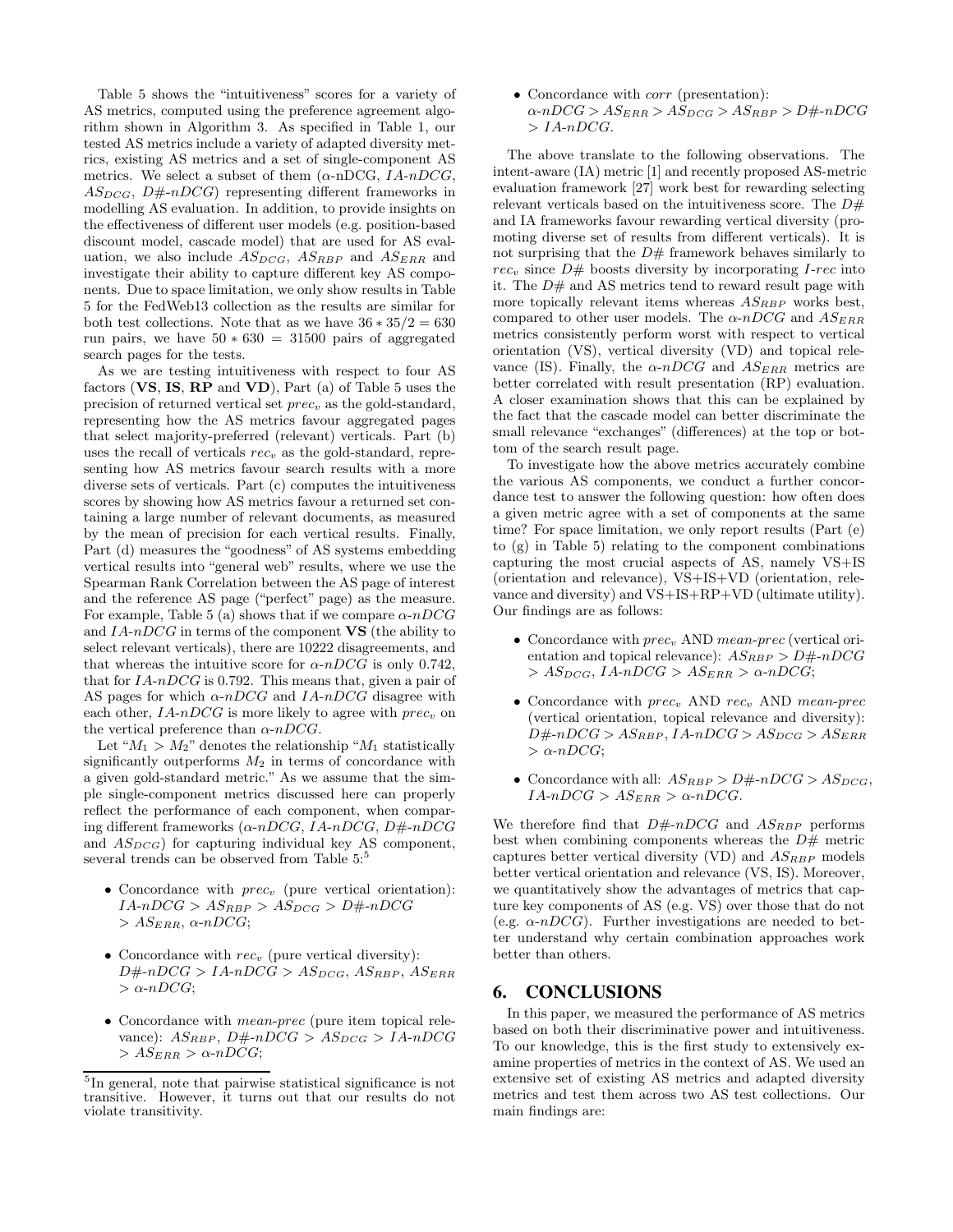- In terms of discriminative power, for the four AS components,  $RP$  (*corr*) is the most discriminative feature (metric) for evaluation, followed by IS (mean-prec), VD ( $rec_v$ ) and VS ( $prec_v$ ). In addition, the AS-metrics (e.g.  $AS_{ERR}$ ,  $AS_{DCG}$ ) and  $\alpha$ -nDCG are the most discriminative metrics, and superior to  $D\#nDCG$  and IA-nDCG.
- In terms of intuitiveness for single AS factor (concordance with single-component metric), we observe that IA-nDCG is superior to other AS metrics and therefore may be the most intuitive metric for vertical orientation (VS). In addition,  $D\#-nDCG$  is superior to other AS metrics in terms of vertical diversity (VD) and may therefore be the most intuitive metric for that feature of aggregation. Furthermore,  $AS_{RBP}$  and  $D\#$ nDCG are the most intuitive metrics for vertical topical relevance (IS). Finally,  $\alpha$ -nDCG is the most intuitive metric for result presentation (RP).
- In terms of intuitiveness for the combination of factors (concordance with multiple single-component metrics), we find that  $AS_{RBP}$  is the most intuitive metric to emphasise both vertical orientation and vertical topical relevance ( $VS+IS$ ). In addition,  $D\#-nDCG$  is the most intuitive metric for vertical orientation, vertical topical relevance and vertical diversity  $(VS+IS+VD)$ . Finally,  $AS_{RBP}$  is the most intuitive metric to emphasise all AS components (VS+IS+VD+RP).

In terms of both discriminative power and intuitiveness, we demonstrated that the AS-metrics (especially  $AS_{RBP}$ ) are the most powerful metrics to evaluate aggregated search. In addition, our work presents a framework to conduct a metaevaluation for aggregated search using test collections. This is relatively inexpensive to conduct, compared with previous work involving human subjects for annotating preference of large amount of AS page pairs [27].

Our results have several implications: (1) compared with homogeneous federated search, aggregation over heterogeneous sources might require more refined evaluation measures that not only capture item *topical relevance*, but also vertical orientation, in order to better model and discriminate system performances; (2) a more principled framework to incorporate and combine key factors (VS, VD, IS, RP) of AS could provide better insights in understanding evaluation results.

Future work will include a thorough testing of AS metrics by tuning parameters within various metrics to (de) emphasise some of the key factors, and a comparison with meta-evaluation results from human subjects to test the reliability of our approach and results.

Acknowledgments This work was partially supported by the EU LiMoSINe project (288024).

## 7. REFERENCES

- [1] R. Agrawal, S. Gollapudi, A. Halverson, and S. Ieong. Diversifying search results. WSDM, 2009.
- [2] J. Arguello, F. Diaz, and J. Callan. Learning to aggregate vertical results into web search results. In CIKM, pages 201–210, 2011.
- [3] J. Arguello, F. Diaz, J. Callan, and B. Carterette. A methodology for evaluating aggregated search results. In ECIR'11, pages 141–152, Berlin, Heidelberg, 2011. Springer-Verlag.
- [4] J. Arguello, F. Diaz, J. Callan, and J.-F. Crespo. Sources of evidence for vertical selection. In SIGIR '09, pages 315–322, New York, NY, USA, 2009. ACM.
- [5] P. Bailey, N. Craswell, R. W. White, L. Chen, A. Satyanarayana, and S. M. M. Tahaghoghi. Evaluating whole-page relevance. In SIGIR, pages 767–768, 2010.
- [6] J. P. Callan, Z. Lu, and W. B. Croft. Searching distributed collections with inference networks. In SIGIR '95, pages 21–28, New York, NY, USA, 1995. ACM.
- [7] B. Carterette. Multiple Testing in Statistical Analysis of Systems-Based Information Retrieval Experiments. TOIS, 30)1), 2012.
- [8] O. Chapelle, D. Metlzer, Y. Zhang, and P. Grinspan. Expected reciprocal rank for graded relevance. In CIKM '09, pages 621–630, New York, NY, USA, 2009. ACM.
- [9] C. L. Clarke, M. Kolla, G. V. Cormack, O. Vechtomova, A. Ashkan, S. Büttcher, and I. MacKinnon. Novelty and diversity in information retrieval evaluation. In SIGIR '08, pages 659–666, New York, NY, USA, 2008. ACM.
- [10] C. L. Clarke, N. Craswell, I. Soboroff, and A. Ashkan. A comparative analysis of cascade measures for novelty and diversity. In Proceedings of ACM WSDM 2011, 2011.
- [11] K. Järvelin and J. Kekäläinen. Cumulated gain-based evaluation of ir techniques. ACM Trans. Inf. Syst., 20:422–446, October 2002.
- [12] X. Li, Y.-Y. Wang, and A. Acero. Learning query intent from regularized click graphs. In SIGIR, 2008.
- [13] A. Moffat and J. Zobel. Rank-biased precision for measurement of retrieval effectiveness. ACM Trans. Inf. Syst., 27:2:1–2:27, December 2008.
- [14] D. Nguyen, T. Demeester, D. Trieschnigg, and D. Hiemstra. Federated Search in the Wild, The Combined Power of over a Hundred Search Engines In CIKM 2012, 2012.
- [15] A. K. Ponnuswami, K. Pattabiraman, Q. Wu, R. Gilad-Bachrach, and T. Kanungo. On composition of a federated web search result page: using online users to provide pairwise preference for heterogeneous verticals. In WSDM '11, pages 715–724, New York, NY, USA, 2011. ACM.
- [16] T. Sakai and R. Song. Evaluating diversified search results using per-intent graded relevance. In SIGIR, pages 1043–1052, 2011.
- [17] T. Sakai. Evaluating evaluation metrics based on the bootstrap. In Proceedings of ACM SIGIR 2006, pages 525-532, 2006.
- [18] T. Sakai and R. Song. Diversified Search Evaluation: Lessons from the NTCIR-9 INTENT Task In Information Retrieval, 2013.
- [19] M. Sanderson, M. L. Paramita, P. Clough, and E. Kanoulas. Do user preferences and evaluation measures line up? In SIGIR, pages 555–562, 2010.
- [20] R. L. T. Santos, C. Macdonald, and I. Ounis. Aggregated search result diversification. In Proceedings of the 3rd International Conference on the Theory of Information Retrieval, pages 250–261, Bertinoro, Italy, 2011. Springer.
- [21] T. Sakai. Evaluation with informational and navigational intents. In WWW, 499-508, 2012.
- [22] M. Shokouhi. Central-Rank-Based Collection Selection in Uncooperative Distributed Information Retrieval. ECIR, pages 160-172, 2007.
- [23] L. Si and J. Callan. Relevant document distribution estimation method for resource selection. In Proceedings of the 26th annual international ACM SIGIR conference on Research and development in information retrieval, pages 298-305, 2003.
- [24] C. Zhai, W. Cohen and J. Lafferty. Beyond independent relevance: Methods and evaluation metrics for subtopic retrieval. In Proceedings of ACM SIGIR 2003, pages 10-17, 2003.
- [25] K. Zhou, R. Cummins, M. Lalmas, and J. Jose. Evaluating large-scale distributed vertical search. In LSDS-IR workshop in CIKM11, 2011.
- [26] K. Zhou, R. Cummins, M. Halvey, M. Lalmas and J. Jose. Assessing and Predicting Vertical Intent for Web Queries. In ECIR 2012., Barcelona, Spain, 1-5 April 2012.
- [27] K. Zhou, R. Cummins, M. Lalmas and J.M. Jose. Evaluating aggregated search pages. In SIGIR, 115-124, 2012.
- [28] K. Zhou, R. Cummins, M. Lalmas, and J. M. Jose. Evaluating reward and risk for vertical selection. CIKM 2012: Pages 2631-2634.